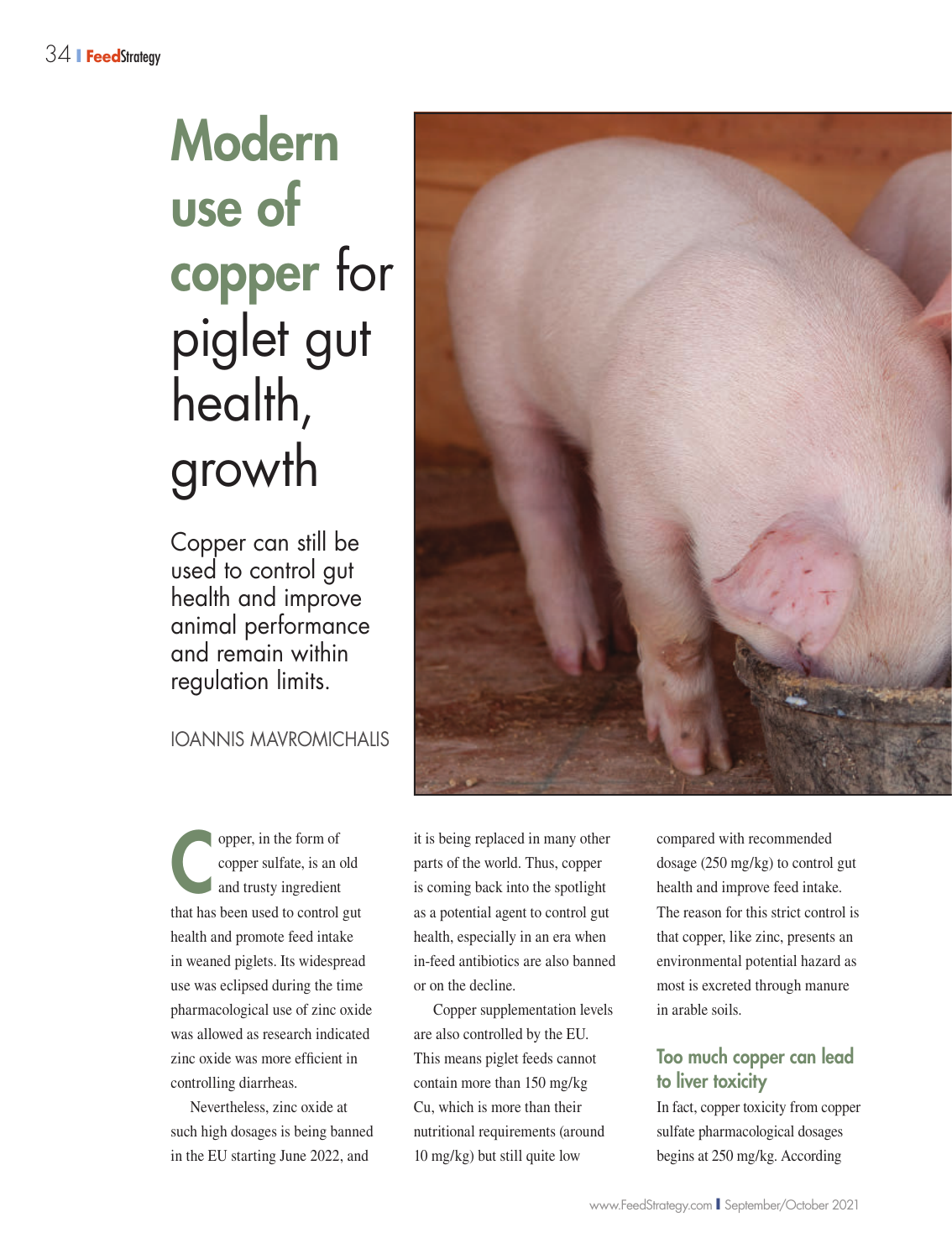

to a recent presentation by Dr. Hans Stein from the University of Illinois hosted by Animine (France), copper accumulates in the liver of pigs and presents a potential toxicity danger that can hamper animal health.

The deleterious effects of such liver copper toxicity are very well known in the case of sheep that cannot tolerate even low supplemental doses of copper. To this end, it was proposed that other forms of copper should be



Copper sulfate use leads to higher copper accumulation in pig liver that may end up being toxic.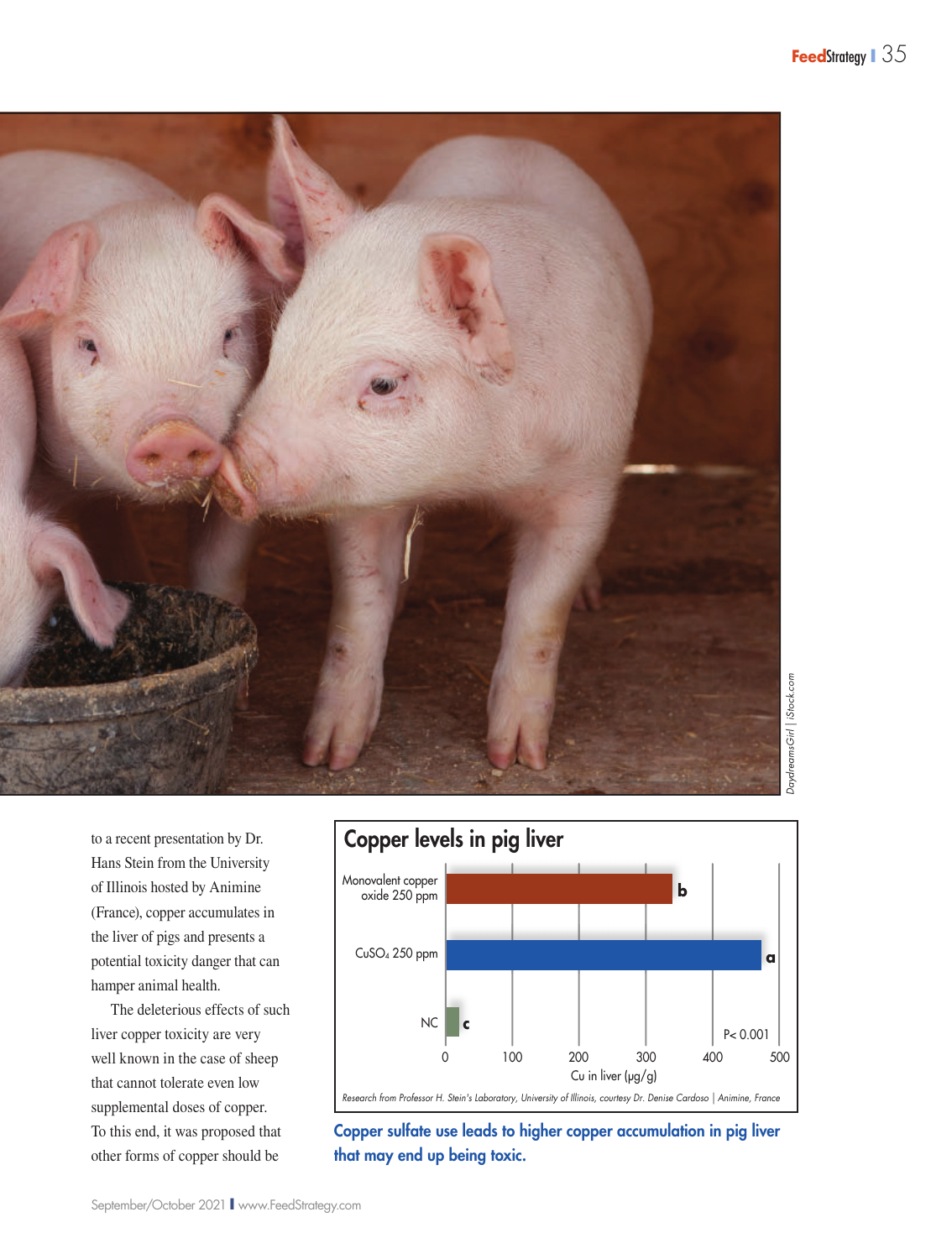#### MODERN USE OF COPPER



investigated that do not accumulate as much in the liver of pigs, while they offer similar beneficial effects in terms of animal growth performance and gut health.

a matter of research, preference and education on the part of each nutritionist. The basic point is that copper sulfate can be replaced at lower dosages with modern copper

Guidelines for zinc-free commercial piglet feeds: bit.ly/37m0aeh

## Modern forms of copper

Indeed, nonwater soluble sources, with which I have had personal positive experiences, can be characterized by high bioavailability, low liver accumulation and predictably high quality (the latter is a problem with unknown sources of copper). Which form to be used remains

forms that are well researched, safer for the animal, and more friendly for the environment as they do not have to be used at super-high dosages. Therefore, a nutritionist can still use copper to control gut health and improve animal performance and still be within regulation limits.

## Copper and bacterial resistance

Another important topic discussed during the same conference was the effect of high dosages of copper on

> acquired resistance — not only to copper but also to certain antibiotics — by gut bacteria. Dr. Kristian

Brandt from the University of Copenhagen indicated that although in theory bacteria can develop resistance to most toxic compounds, in practice this is a matter of dosage versus response.

First, it was made clear that normal nutritional doses of copper (10 mg/kg) are not likely to cause bacteria to develop any kind of